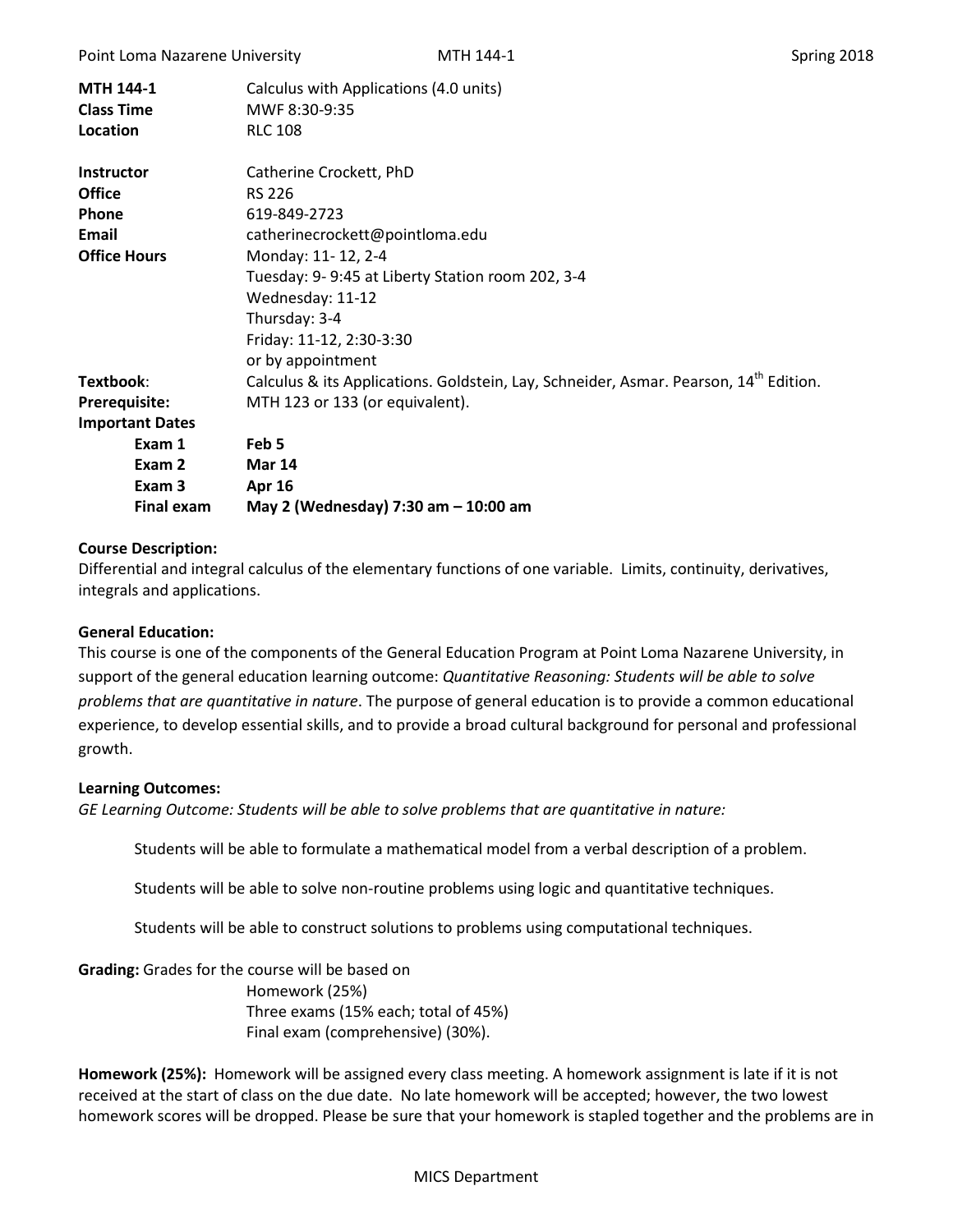order. Homework will be scored on a combination of completeness and correctness. A random selection (the same for all people) of the problems will be graded on any homework assignment.

**Tests (15% each) and Final Exam (30%):** Tests and the Final Exam will include problems and questions over material assigned in the text, readings and handouts, as well as material presented in class.

No examination shall be missed without prior consent by me or a well documented emergency beyond your control. A score of zero will be assigned for an examination that is missed without prior consent or a well documented emergency beyond your control. The examination schedule is included in the daily schedule. I do not intend to accept excuses such as poor communication with parents, benefactors, sport team sponsors and/or travel agents.

## **Final Exam: Date and Time**

The final exam date and time is set by the university at the beginning of the semester and may not be changed by the instructor. This schedule can be found on the university website and in the course calendar. No requests for early examinations will be approved. Only in the case that a student is required to take three exams during the same day of finals week is an instructor authorized to change the exam date and time for that particular student.

## Please note: **The Final Exam is COMPREHENSIVE. May 2, (Wednesday) 7:30 a.m. to 10:00 a.m.**

**Grading Scale**: Course grades will be assigned according to the following scale:

| <b>Grading Scale in Percentages</b> |             |              |              |              |
|-------------------------------------|-------------|--------------|--------------|--------------|
|                                     |             |              |              |              |
|                                     |             | (87.5, 90)   | (77.5, 80)   | (67.5, 70)   |
|                                     | [92.5, 100] | [82.5, 87.5] | [72.5, 77.5] | [62.5, 67.5] |
|                                     | [90, 92.5]  | [80, 82.5]   | [70, 72.5]   | [60, 62.5]   |

**University Mission:** Point Loma Nazarene University exists to provide higher education in a vital Christian community where minds are engaged and challenged, character is modeled and formed, and service is an expression of faith. Being of Wesleyan heritage, we strive to be a learning community where grace is foundational, truth is pursued, and holiness is a way of life.

**Department Mission:** The Mathematical, Information, and Computer Sciences department at Point Loma Nazarene University is committed to maintaining a curriculum that provides its students with the tools to be productive, the passion to continue learning, and Christian perspectives to provide a basis for making sound value judgments.

**Attendance:** Attendance is expected at each class session. In the event of an absence you are responsible for the material covered in class and the assignments given that day.

Regular and punctual attendance at all classes is considered essential to optimum academic achievement. If the student is absent from more than 10 percent of class meetings, the faculty member can file a written report which may result in de-enrollment. If the absences exceed 20 percent, the student may be de-enrolled without notice until the university drop date or, after that date, receive the appropriate grade for their work and participation. See **Attendance Policy** in the in the Undergraduate Academic Catalog.

**Class Enrollment:** It is the student's responsibility to maintain his/her class schedule. Should the need arise to drop this course (personal emergencies, poor performance, etc.), the student has the responsibility to follow through (provided the drop date meets the stated calendar deadline established by the university), not the instructor. Simply ceasing to attend this course or failing to follow through to arrange for a change of registration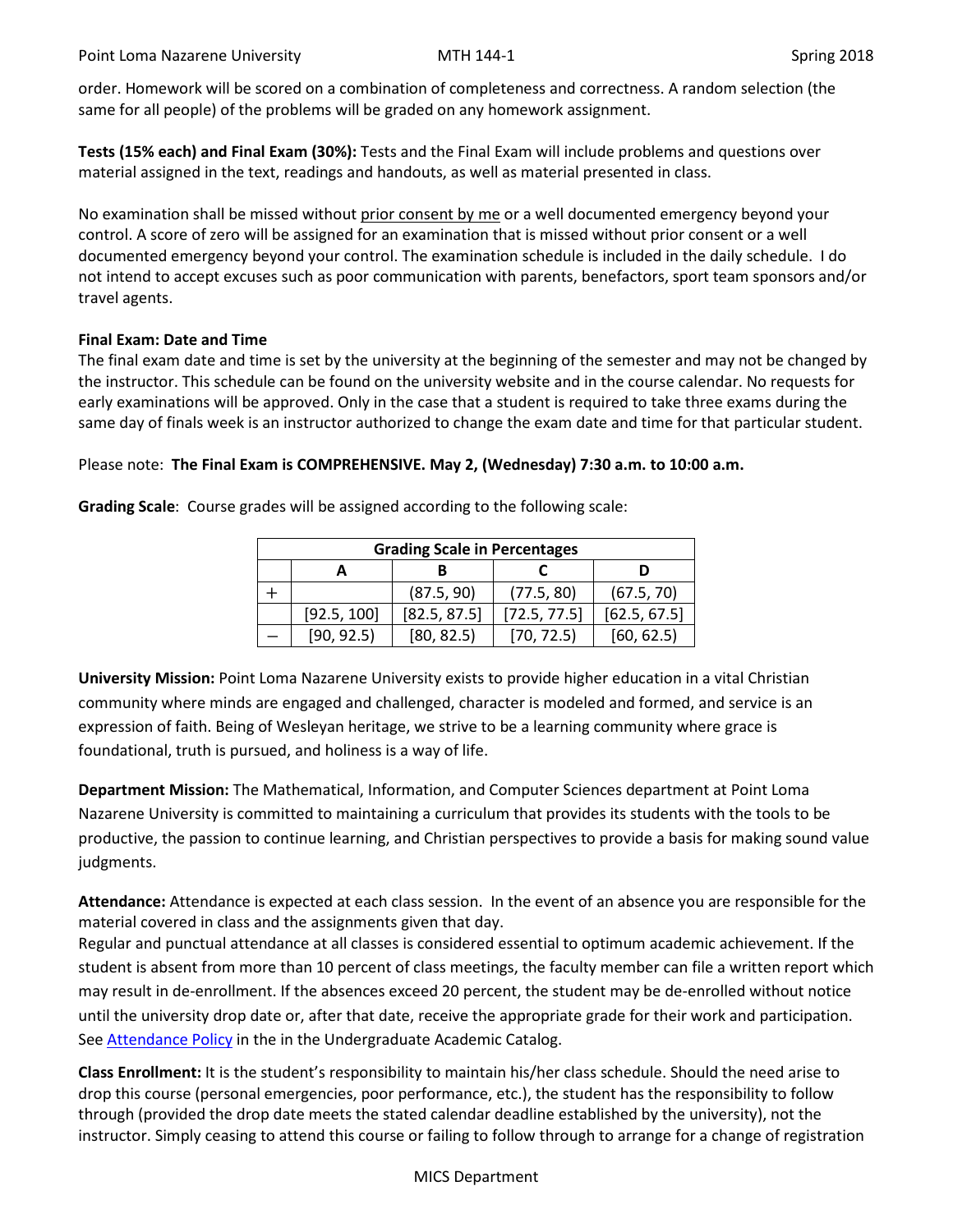Point Loma Nazarene University **MTH 144-1** MTH 144-1

# (drop/add) may easily result in a grade of F on the official transcript.

**Academic Accommodations:** If you have a diagnosed disability, please contact PLNU's Disability Resource Center (DRC) within the first two weeks of class to demonstrate need and to register for accommodation by phone at 619-849-2486 or by e-mail a[t DRC@pointloma.edu.](mailto:DRC@pointloma.edu) Se[e Disability Resource Center](http://www.pointloma.edu/experience/offices/administrative-offices/academic-advising-office/disability-resource-center) for additional information. For more details see the PLNU catalog under [Academic Accommodations.](https://catalog.pointloma.edu/content.php?catoid=28&navoid=1761#Academic_Accommodations) Students with learning disabilities who may need accommodations should discuss options with the instructor during the first two weeks of class.

**Academic Honesty:** Students should demonstrate academic honesty by doing original work and by giving appropriate credit to the ideas of others. Academic dishonesty is the act of presenting information, ideas, and/or concepts as one's own when in reality they are the results of another person's creativity and effort. A faculty member who believes a situation involving academic dishonesty has been detected may assign a failing grade for that assignment or examination, or, depending on the seriousness of the offense, for the course. Faculty should follow and students may appeal using the procedure in the university Catalog. Se[e the catalog](https://catalog.pointloma.edu/content.php?catoid=28&navoid=1761#Academic_Honesty) for definitions of kinds of academic dishonesty and for further policy information.

# **Copyright Protected Materials:**

Point Loma Nazarene University, as a non-profit educational institution, is entitled by law to use materials protected by the US Copyright Act for classroom education. Any use of those materials outside the class may violate the law.

**Credit Hour:** In the interest of providing sufficient time to accomplish the stated course learning outcomes, this class meets the PLNU credit hour policy for a 4.0-unit class delivered over 15 weeks. Specific details about how the class meets the credit hour requirements can be provided upon request.

**Cell Phones:** Turn off any cell phone, pager or things that make noise while you are in class. Also, do not text or work on other classes while in class -to do so is disrespectful to me and your classmates.

**General Advice:** The key to success in this class is to attend lectures regularly and do your homework. You learn mathematics by doing it yourself. You should expect to spend approximately two hours outside of class for every one hour in class working on homework and going over concepts. When doing homework, please note it is normal to not be able to do every problem correct on the first attempt. Do not be discouraged, instead seek help.

# **Sources of Help:**

- 1. Me. If you have questions, ask me. See office hours.
- 2. FREE TUTORING- Math Learning Center, RS-230. Hours are posted on the door.
- 3. Other classmates. Form study groups! Work together!

| Week | M                                    | W                       |                                 |
|------|--------------------------------------|-------------------------|---------------------------------|
|      | /۵<br>uesday <sup>)</sup><br>J<br>-- | 74.<br>ΨU<br><u>— д</u> | $\overline{1}$<br>$+$ / $+$ $-$ |

**Tentative Schedule and Homework assignment:** While topic order may change — the test dates will not.

|   | 1/9 (Tuesday)<br>Introduction<br>1.1: Slope of a line                         | 1/10<br>1.2: Slope of a curve at a point     | 1/12<br>1.3: The derivative                 |
|---|-------------------------------------------------------------------------------|----------------------------------------------|---------------------------------------------|
|   | 1/15<br>MLK Day no class                                                      | 1/17<br>1.4: Limits & Derivatives            | 1/19<br>1.5: Differentiability& continuity  |
| 3 | 1/22<br>1.6: Some rules for<br>differentiation<br>1.7: More about derivatives | 1/24<br>1.8: Derivatives as a rate of change | 1/26<br>2.1: Describing Graphs of functions |